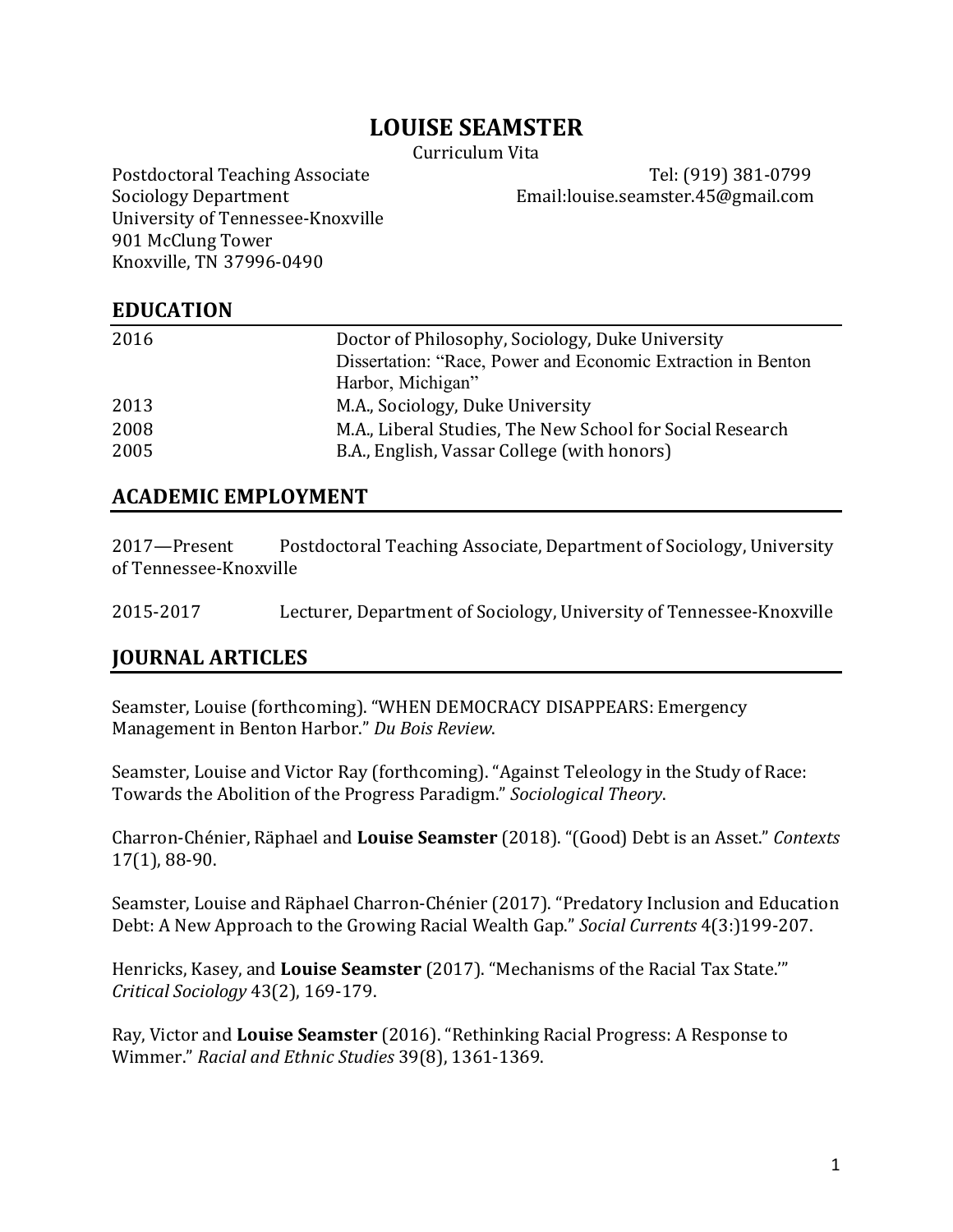Seamster, Louise (2015). "The White City: Race and Urban Politics." *Sociology Compass*, 9(12), 1049-0165.

Seamster, Louise, and Kasey Henricks (2015). "A Second Redemption? Racism, Backlash Politics, and Public Education." *Humanity & Society*, 39(4), 363-375.

Seamster, Louise and Eduardo Bonilla-Silva (2011). "Introduction: Examining, Debating, and Ranting about the Obama Phenomenon." *Political Power and Social Theory* (22), 3-15.

Bonilla-Silva, Eduardo with Louise Seamster (2011). "The Sweet Enchantment of Color Blindness in Black Face: Explaining the 'Miracle,' Debating the Politics, and Suggesting a Way for Hope to be 'For Real' in America." *Political Power and Social Theory* (22), 139-175.

### **GUEST-EDITED SPECIAL ISSUES**

Christian, Michelle, Victor Ray and Louise Seamster (Eds.) (forthcoming) "New Directions in Critical Race Studies 1: Sociological Imaginations and Theoretical Insights." *American Behavioral Scientist.*

Christian, Michelle, Victor Ray and Louise Seamster (Eds.) (forthcoming) "New Directions in Critical Race Studies 2: The Empirical Landscape of Critical Race Studies." *American Behavioral Scientist.*

Henricks, Kasey and **Louise Seamster** (Eds.) (2016). "Taxing Racism: Racial Hoarding, Redistribution, and Contestations of 'The Public.'" *Critical Sociology*.

Seamster, Louise and Kasey Henricks (Eds.). 2015. "Racializing the Public: The Post-Civil Rights Retreat from Public Education." *Humanity & Society*, 39(3).

Bonilla-Silva, Eduardo, and Louise Seamster (Eds.). 2011. *Political Power and Social Theory*: Special Section on the Obama Phenomenon, vol. 22.

# **BOOK CHAPTERS**

Bonilla-Silva, Eduardo, Louise Seamster, and Victor Ray (2015). "Unpacking the Imperialist Knapsack: White Privilege and Imperialism in Obama's America." In *I Don't See Color*, eds. Bettina Bergo and Tracey Nicholls. Pennsylvania State University Press, 146-166. 

### **BOOK REVIEWS**

"All Credentials Aren't Created Equal" (2018). Review of *Lower Ed* by Tressie McMillan Cottom. *Contexts* 17(1): 74-75.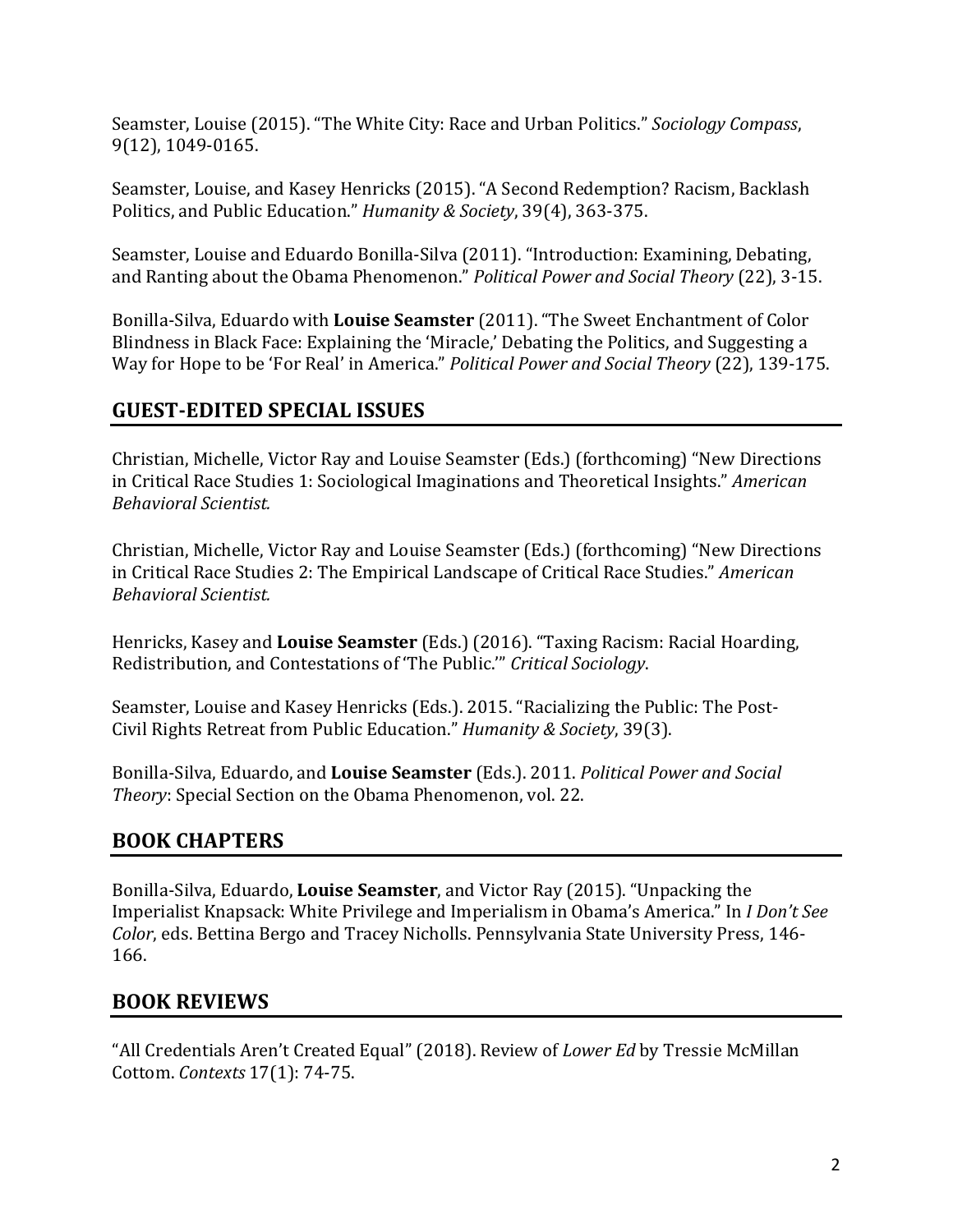# **MANUSCRIPTS IN PROGRESS**

"Black Debt, White Debt." Invited submission under peer review at *Contexts*.

Purifoy, Danielle and Louise Seamster. "Creative Extraction: Black Towns in White Space."

Christian, Michelle, Victor Ray, and Louise Seamster. "Introduction to Special Issue #1: New Directions in Critical Race Studies: Sociological Imaginations and Theoretical Insights." *American Behavioral Scientist.*

Christian, Michelle, Victor Ray, and **Louise Seamster**. "Introduction to Special Issue #2: New Directions in Critical Race Studies: The Empirical Landscape of Critical Race Studies." *American Behavioral Scientist.*

# **OTHER PUBLICATIONS**

Seamster, Louise, Derek Galyon, Nichole Proctor, and Patrick Sonnenberg (2017). "Flint, Mich. Water Crisis: How Much is Gov. Snyder Responsible?" *The Root*, June 27. Available at http://www.theroot.com/flint-water-crisis-how-much-is-gov-snyder-responsible-1796457891

Seamster, Louise (2017). "Why You Need a Writing Group." Chronicle Vitae, June 15. Available at https://chroniclevitae.com/news/1829-why-you-need-a-writing-group

Seamster, Louise and Jessica Welburn (2016). "How a Racist System Has Poisoned the Water in Flint, Mich." The Root, January 9. Available at http://www.theroot.com/articles/politics/2016/01/how a racist system has poisoned t he water in flint mich.html (quoted in the New Yorker, US Uncut, and the American Constitutional Society's blog).

# **BOOK REVIEWS**

"All Credentials Aren't Created Equal." Review of *Lower Ed* by Tressie McMillan Cottom in *Contexts* (Winter 2018).

# **HONORS AND AWARDS**

2018 Temple Hoyne Buell Center for the Study of American Architecture at Columbia University Graduate School of Architecture, Planning, and Preservation's Buell Center Research Prize for an Independent Project in American Architecture, Urbanism, and Landscape, for "The Right to Infrastructure," with Danielle Purifoy (\$30,000)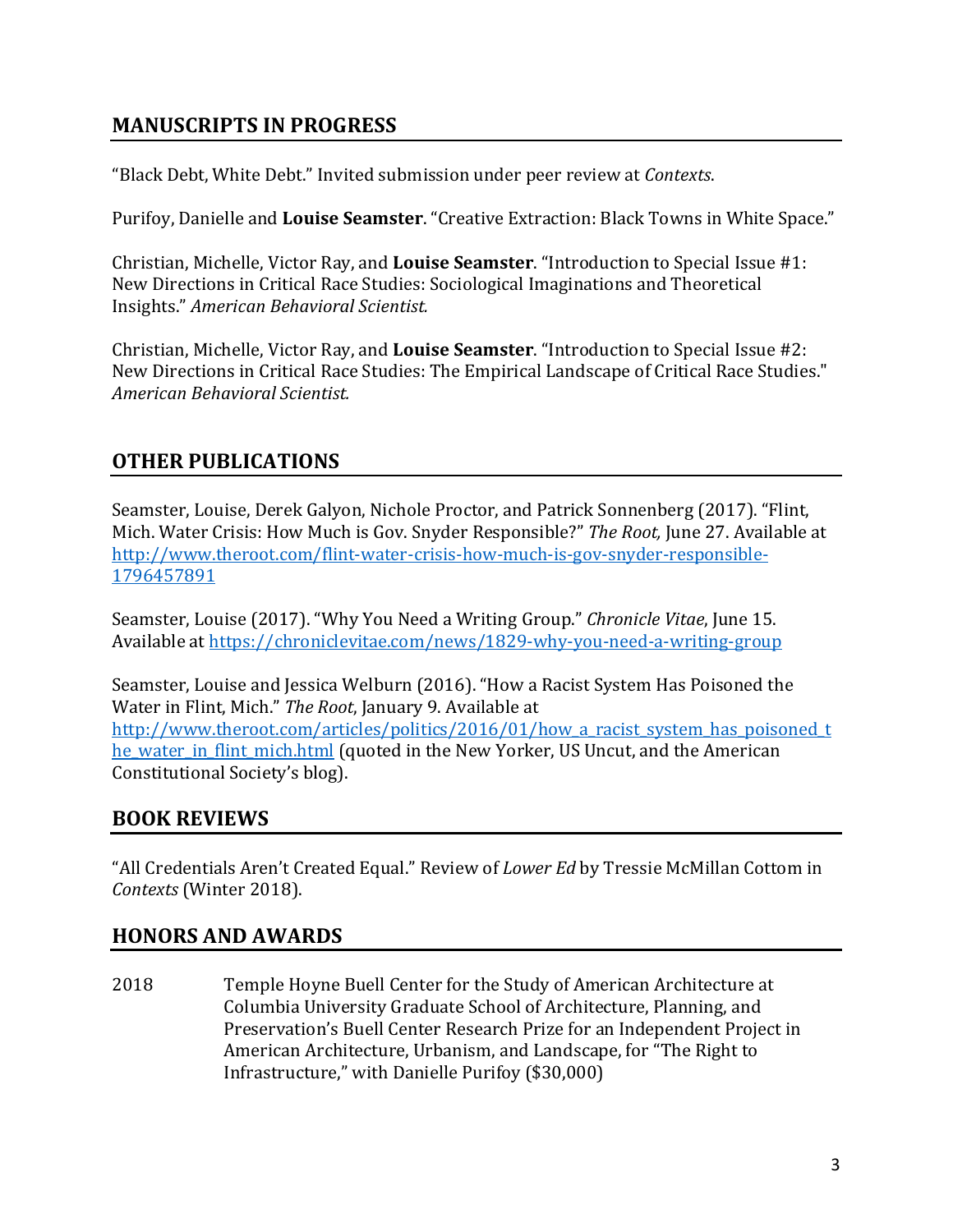| 2018 | Award from the College of Arts and Sciences, Joint Institute for<br>Computational Sciences Collaborative Funding (\$40,000)                                                                                                |
|------|----------------------------------------------------------------------------------------------------------------------------------------------------------------------------------------------------------------------------|
| 2014 | American Sociological Association's Fund for the Advancement of the<br>Discipline award for "No Vacancy: Discrimination in an Online Rental<br>Market," with Victor Ray and Matthew Hughey (declined-\$6,000)              |
| 2014 | First Place recipient (with Kasey Henricks and Leighton Kenji Vila), Mid-<br>South Sociological Association Graduate Student Paper Competition                                                                             |
| 2014 | Dissertation Support for Work on Altruism, Charitable Giving and the<br>Nonprofit Sector, Center for the Study of Philanthropy and Voluntarism,<br>Sanford School of Public Policy, Duke University, Durham, NC (\$11,265) |
| 2014 | Domestic Dissertation Travel Award, Duke University, Durham, NC (\$1,800)                                                                                                                                                  |
| 2014 | Law and Social Science Fellowship, American Bar Foundation, Chicago, IL<br>(declined)                                                                                                                                      |
| 2013 | Rethinking Regulation Graduate Research Award, Kenan Institute for Ethics,<br>Durham, NC (\$1,800)                                                                                                                         |
| 2013 | Dissertation Research Support, The Graduate School, Duke University (also in<br>2014)                                                                                                                                      |
| 2012 | Summer Research Fellowship, The Graduate School, Duke University,<br>Durham, NC (also in 2013, 2015 and 2016)                                                                                                              |
| 2010 | James B Duke University Fellowship                                                                                                                                                                                         |
| 2008 | Pass with Honors for graduate thesis, New School for Social Research                                                                                                                                                       |
| 2005 | Phi Beta Kappa                                                                                                                                                                                                             |

# **INVITED TALKS AND APPEARANCES**

2018 "Uneven Development and Racial Housing Inequality." Invited speaker at NAACP Affordable Housing Group, AME Clinton Chapel, Knoxville, TN.

2018 "The Algorithmic Reproduction of Racial Inequality" (with Travis Wilson) Invited panelist at thematic session on "Race, Technology and  $21<sup>st</sup>$  Century Inequality," American Sociological Association, Philadelphia, PA.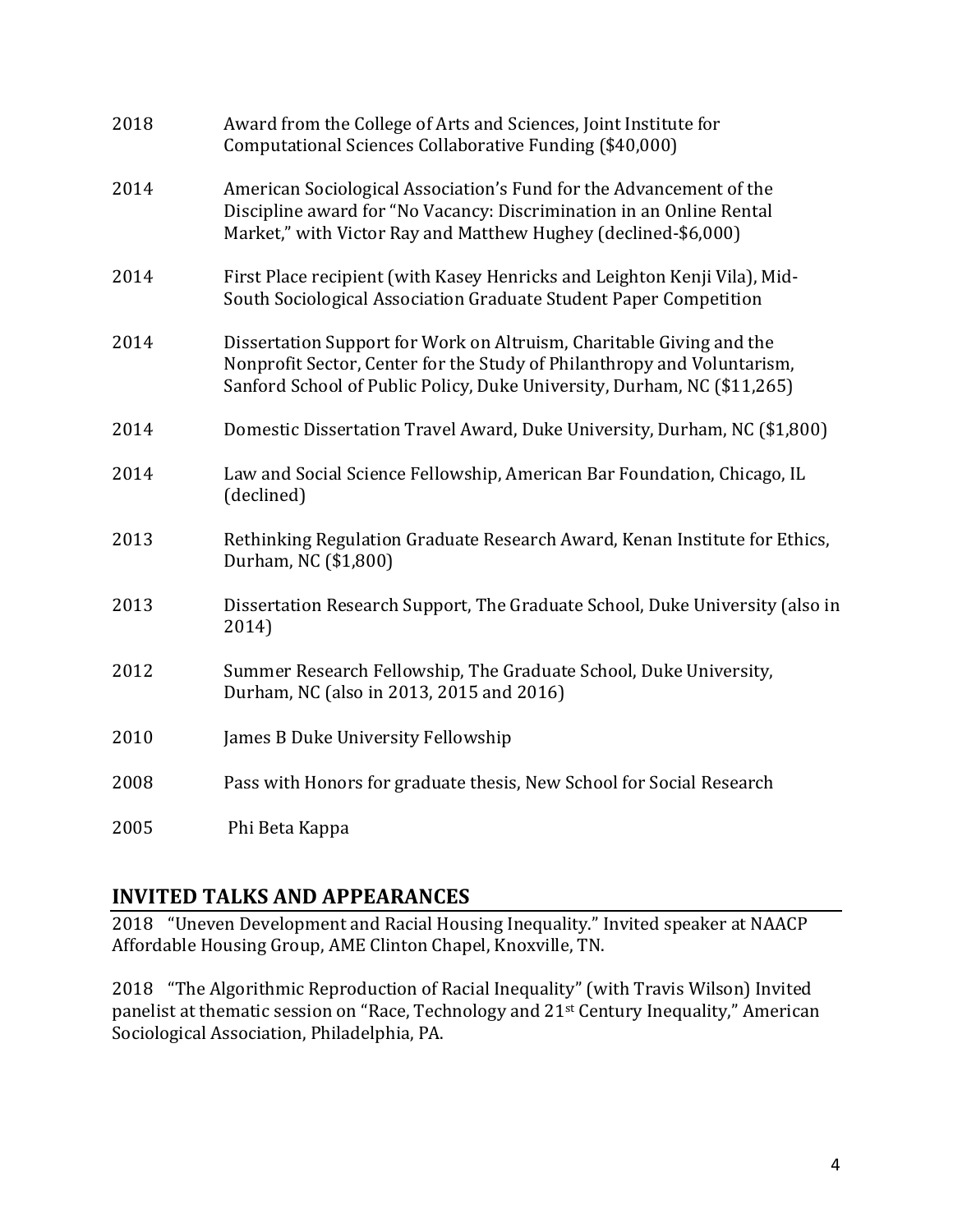2018 "Creative Extraction: Black Towns in White Space." Invited panelist with Danielle Purifoy at "Bridging the Gap: Race and the Environment," ASA mini-conference, Philadelphia, PA.

2018 "Black Debt, White Debt." Invited panelist at the 5th Parren J. Mitchell Symposium, "Race and Wealth Inequality," College Park, Maryland.

2018 "When Democracy Disappears: Emergency Management in Benton Harbor." Invited lecture, Africana Studies Spring 2018 Symposium, University of Tennessee, Knoxville, TN.

2018 "Emergency Management and the Extraction of Infrastructure." Invited panelist at "Legacies of Emergency Management: Looking Back and Looking Forward" (workshop coorganizer), co-hosted by Columbia University Buell School of Architecture and the University of Michigan Taubman School of Architecture and Urban Planning. Detroit and Ann Arbor, MI.

2018 "Black Debt, White Debt." Invited Panelist at University of California-Irvine Law Center on Law, Equality and Race (CLEAR) symposium, "Race, Debt, and Inequality," Irvine, CA.

2017 "Against Teleology in the Study of Race: Towards the Abolition of the Progress Paradigm." Invited lecture with Victor Ray at Intersectionality Community of Scholars Workshop, University of Tennessee, Knoxville, TN.

2017 "Infrastructure and Emergency Powers." Invited panelist at Buell Center for the Study of American Architecture, Columbia University, New York, NY.

2013 "Conversation on Racism and Capitalism." Invited panelist, Howard University, Washington DC.

# **SELECTED PRESENTATIONS**

"The State's Role in the Flint Water Crisis." Paper presented at Southern Sociological Society Conference, New Orleans, Louisiana, April 7, 2018.

"Creative Extraction: Black Towns in White Space." Paper presented with Danielle Purifoy at "Freedom Dreams in White Structures: Contemporary Dynamics of Black Space" (session organizer), Eastern Sociological Society, Baltimore, Maryland, February 25, 2018.

"The City as an Extraction Machine." Paper presented at "Freedom Dreams in White Structures: Contemporary Dynamics of Black Space" (session organizer), Eastern Sociological Society, Baltimore, Maryland, February 25, 2018.

"The State's Role in the Flint Water Crisis." Paper presented at "Disasters, Displacement and Human Rights" conference, University of Tennessee, Feb 11, 2018.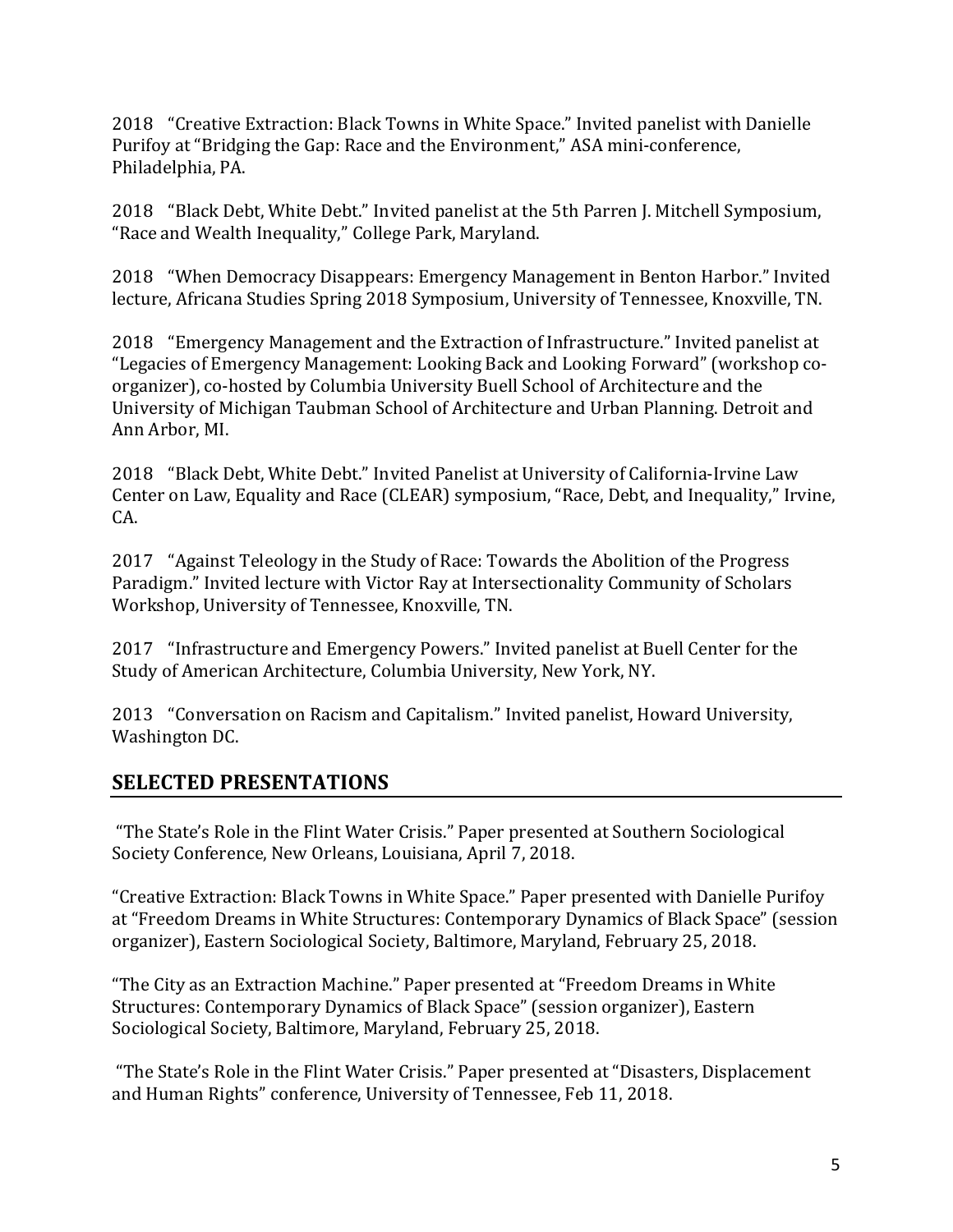"Digital Scholarship in Undergraduate Research." Presentation on ongoing research with Nichole Proctor at OIT Community of Practice Workshop, University of Tennessee, Knoxville, TN, Oct 25, 2017.

"Settler Colonialism, Place and Racialized Citizenship." Paper presented at American Sociological Association, Montreal, Canada, August 14, 2017.

"Against Teleology in the Study of Race and Ethnicity." Paper presented with Victor Ray at New Directions in Critical Race and Ethnicity, Knoxville, TN, April 28, 2017.

"Racialized Organizations Theory: A Case Study of Airbnb." Invited presenter with Victor Ray at Eastern Sociological Association, Philadelphia, PA, Feb 26, 2017.

"Rethinking Racial Progress: Racism as a Fundamental Cause." Paper presented with Victor Ray at American Sociological Association, Seattle, WA, August 23, 2016.

"When Democracy Disappears: Emergency Management in Benton Harbor." Paper presented at Southern Sociological Society Conference, Atlanta, GA, April 15, 2016.

Invited panelist for Author Meets Critics, "Behind the White Picket Fence: Power and Privilege in Multiethnic Neighborhoods," by Sarah Mayorga. Southern Sociological Society Conference, Atlanta, GA, April 14, 2016.

"Forgetting the Cycle of Creative Destruction: The Construction of Disaster in a Michigan City." Paper presented at Disasters, Displacement, and Human Rights (DDHR): "Bridging the Collaborative Gap," Knoxville, TN, September 27, 2015.

"Race, Space, Integration, and Inclusion." Presider at Section on Racial and Ethnic Minorities Invited Session, American Sociological Association, Chicago, IL, August 23, 2015.

"The Impact of Emergency Management." Invited paper discussion at Rethinking Regulation Workshop, Kenan Institute, Duke University, November 20, 2014.

"Backlash: Racialized Anti-Public Sentiment in the Post-Civil Rights Era." Panel coorganizer, Society for the Study of Social Problems, San Francisco, CA, August 17, 2014.

"Disenfranchisement and Urban Redevelopment in a New Company Town." Paper presented at "The Color of Citizenship: Continuing Racial/Ethnic Inequality in Citizenship Rights and Representations" (session organizer), Southern Sociological Society Conference, Charlotte, NC, April 5, 2014.

"Disenfranchisement and Urban Redevelopment in a New Company Town." Paper presented at Place, (Dis)Place, & Citizenship Conference, Wayne State University, Detroit, MI, March 22, 2014.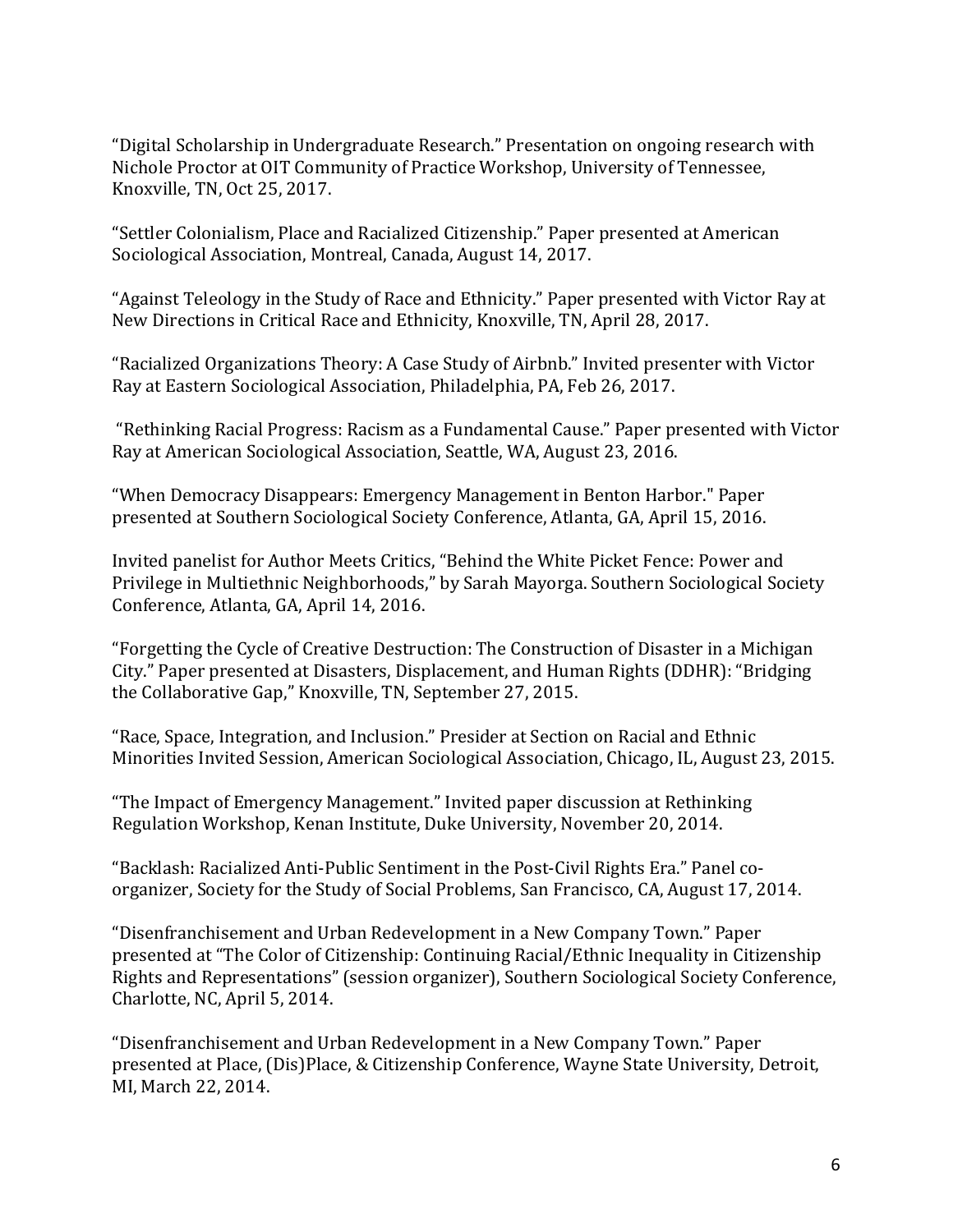"Public Goods? Privatization and Local Disenfranchisement in Michigan." Paper presented at Association for Humanist Sociology (session co-organizer), Arlington, VA, October 13, 2013. 

### **EDITORIAL SERVICE**

| 2018         | Associate Editor, Sociology of Race and Ethnicity     |
|--------------|-------------------------------------------------------|
| 2013-present | Associate Editor, Humanity and Society                |
| 2015         | <b>Student Advisory Board Member, Social Problems</b> |

Referee: American Sociological Review, American Journal of Sociology, Social Problems, American Behavioral Scientist, Sociology of Race and Ethnicity, Journal of Urban Affairs, Sociological Spectrum, Qualitative Sociology, Humanity and Society

### **PROFESSIONAL SERVICE**

#### **Conference Organization**

| Co-organizer, "Legacies of Emergency Management: Looking Back and<br>Moving Forward" (two-day workshop), March 22-23, Detroit & Ann Arbor,<br>MI                                                                                                                                                                                                  |
|---------------------------------------------------------------------------------------------------------------------------------------------------------------------------------------------------------------------------------------------------------------------------------------------------------------------------------------------------|
| Co-organizer, "That Used to be Our Neighborhood" community event series<br>on development and displacement in Knoxville*<br>*project awarded a "Ready for the World" grant, University of Tennessee-<br>Knoxville, for panel discussion, "Development in Knoxville: From Community<br>Displacement to Community Restoration" (\$1,600)            |
| Co-organizer, New Directions in Critical Race and Ethnicity Conference, April<br>27-29, Knoxville, TN                                                                                                                                                                                                                                             |
| Co-organizer, Triangle Race Conference ("Research and Resistance: Race<br>Across the Disciplines"), March 30-31, Durham & Chapel Hill, NC*<br>*project awarded a Kenan-Biddle Partnership Grant (co-winner with<br>members of Triangle Race Workshop), Kenan Charitable Trust & Mary Duke<br>Biddle Foundation, Durham & Chapel Hill, NC (\$5000) |
|                                                                                                                                                                                                                                                                                                                                                   |

#### **Departmental and University Service**

2013-2014 Graduate Policy Committee, Student Representative

2010-2014 Coordinator, Race Workshop, Sociology Department, Duke University

2006-2007 Liberal Studies Representative in the Graduate Faculty Student Senate, NSSR